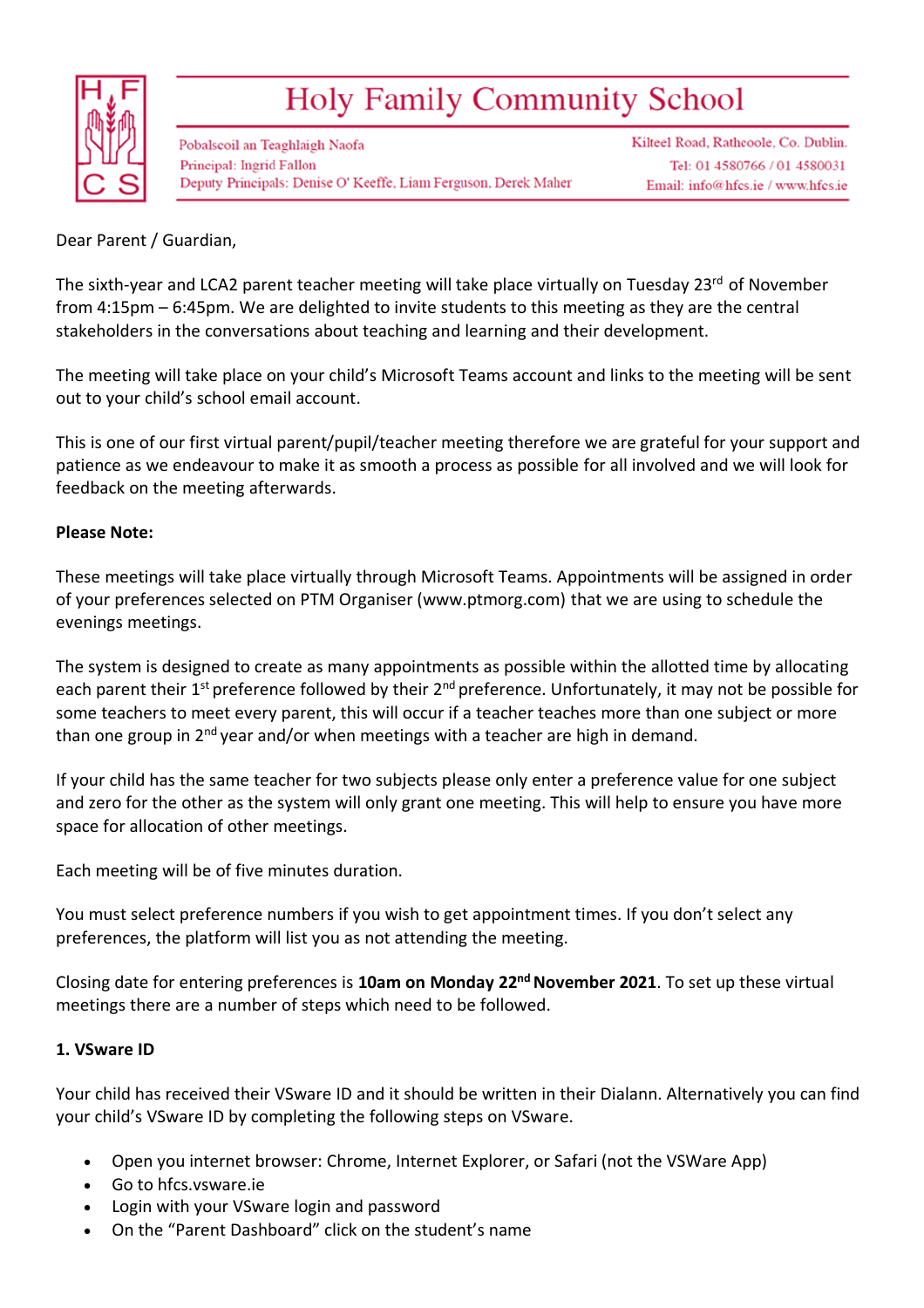

- On the 'Pick an Area to explore' screen, see the 'Personal Info' panel and click 'Learn more'
- Choose the 'School' tab. VSware ID is available on this screen



### **2. Open PT Organiser**

Open your browser and type in: www.ptmorg.com Click on Parent/Guardian login.

#### **3. Login to PT Organiser**